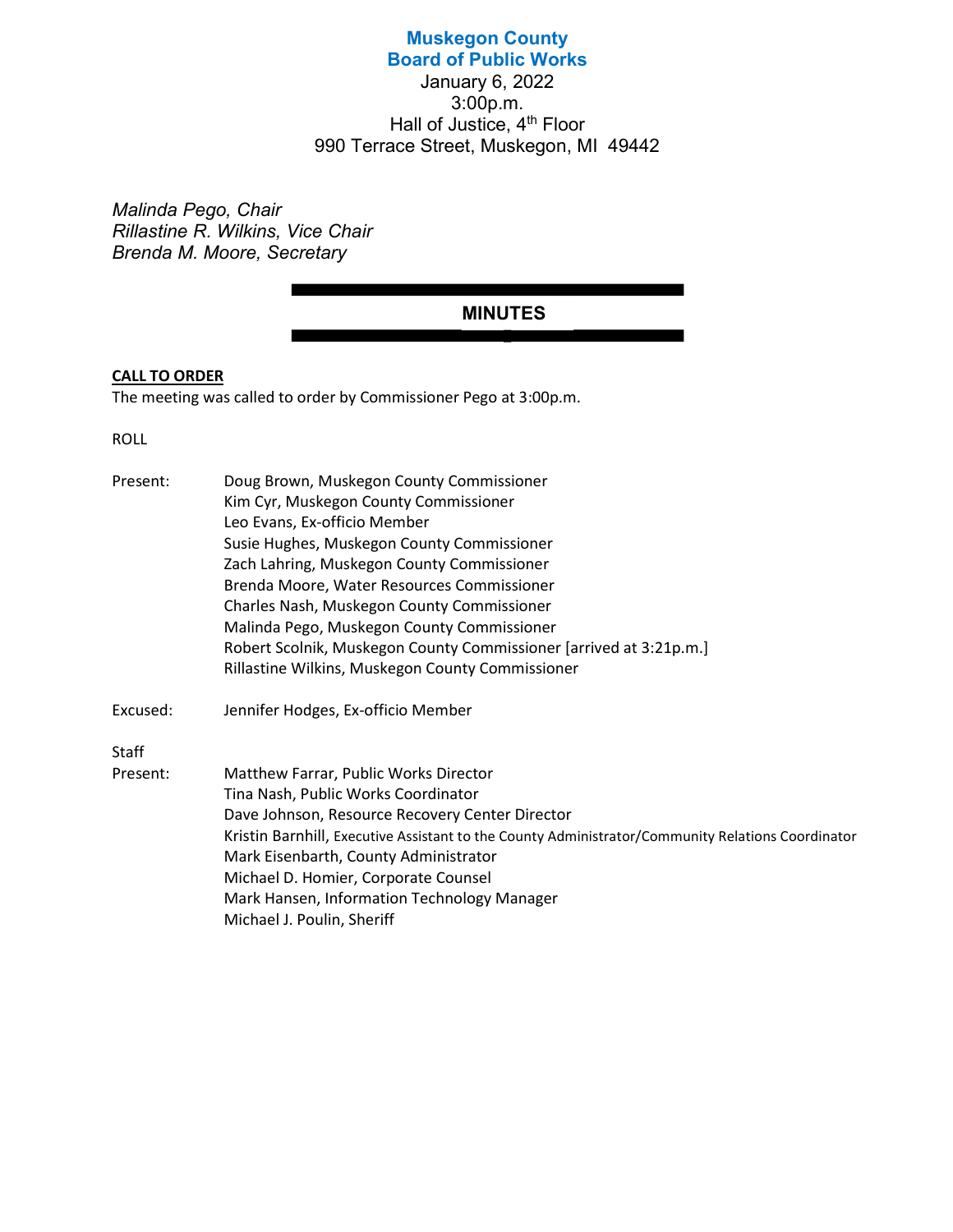Board of Public Works Minutes January 6, 2022 Page 2

## ELECTION OF OFFICERS

Moved by Commissioner Lahring, seconded by Commissioner Pego, to keep the Board of Public Works officers the same.

VOICE VOTE: Motion carried

#### APPROVAL OF THE AGENDA

Moved by Commissioner Wilkins, seconded by Commissioner Hughes, to remove item BPW22/01-05 and approved the agenda as amended.

VOICE VOTE: Motion carried

#### APPROVAL OF MINUTES

Moved by Commissioner Nash, seconded by Commissioner Brown, to approve the minutes of the Board of Public Works meeting held on December 2, 2021.

VOICE VOTE: Motion carried

#### PUBLIC COMMENT ON AN AGENDA ITEM None

#### **ITEMS FOR CONSIDERATION:**

BPW22/01-01 Moved by Commissioner Hughes, seconded by Commissioner Nash, to approve Muskegon County Regional Water System to participate with the Michigan Department of Health and Human Services and the Mid Michigan Community Action Agency in the Low Income Household Water Assistance Program per the terms of the attached Memorandum of Understanding and authorize the Board Chair to sign the same.

Matthew Farrar stated this only covers the County's water system customers. The County's water system includes Dalton Township, Fruitland Township, Laketon Township, and Muskegon Charter Township. Leo Evans stated the City of Muskegon also participates in this program.

Members of the Board requested Matthew Farrar forward the information to the City of Muskegon Heights.

Roll call: Yes – Brown, Cyr, Hughes, Lahring, Moore, Nash, Wilkins, Pego  $No -$ Absent - Scolnik Motion carried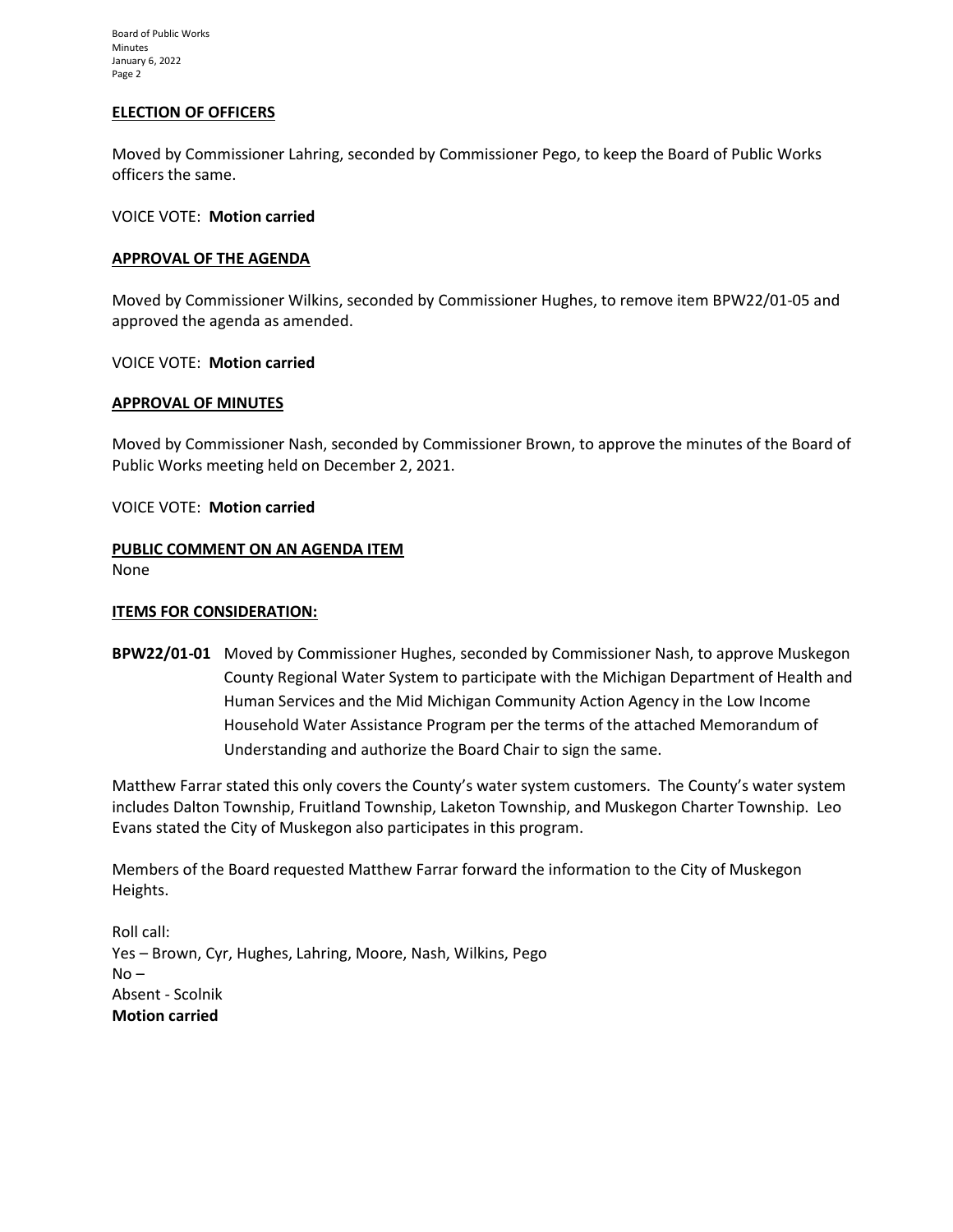BPW22/01-02 Moved by Commissioner Nash, seconded by Commissioner Hughes, to authorize staff to submit the Intent To Apply Form to the Clean Water and Drinking Water Revolving Fund and authorize the chair to sign the same.

### VOICE VOTE: Motion carried

BPW22/01-03 Moved by Commissioner Nash, seconded by Commissioner Brown, to approve the waiver of tipping fees for the Free Dump Day Program in 2022.

It was requested Matthew Farrar provide a schedule showing the municipalities participating and the dates/times the municipalities will offer the free dump day.

### VOICE VOTE: Motion carried

BPW22/01-04 Moved by Commissioner Nash, seconded by Commissioner Hughes, to authorize the Department of Public Works to submit the application to the Michigan Department of Environment, Great Lakes, and Energy the 2022 Scrap Tire Cleanup Grant Program and accept if granted.

### VOICE VOTE: Motion carried

BPW22/01-05 Moved by Commissioner \_\_\_\_\_\_\_\_\_\_, seconded by Commissioner \_\_\_\_\_\_\_\_\_, to approve the Department of Public Works as appointed by the Muskegon County Board of Public Works to conduct all solid waste planning to partner with the West Michigan Sustainable Business Forum to apply and execute the EGLE Materials Management County Engagement grant for \$12,000 and authorize the Board Chair to sign any necessary agreements.

#### BPW22/01-05 was removed from agenda

BPW22/01-06 Moved by Commissioner Hughes, seconded by Commissioner Nash, to approve the solicitation of Procurement-level quotes for an arc flash audit for the Resource Recovery Center's electrical equipment.

Dave Johnson stated the selected company will post signs and will notify them of items that are of high and low risk. Dave Johnson stated this is required by OSHA every 5 years.

# VOICE VOTE: Motion carried

BPW22/01-07 Moved by Commissioner Nash, seconded by Commissioner Hughes, to approve the solicitation of bids for a new GC/MS for the Resource Recovery Center laboratory.

VOICE VOTE: Motion carried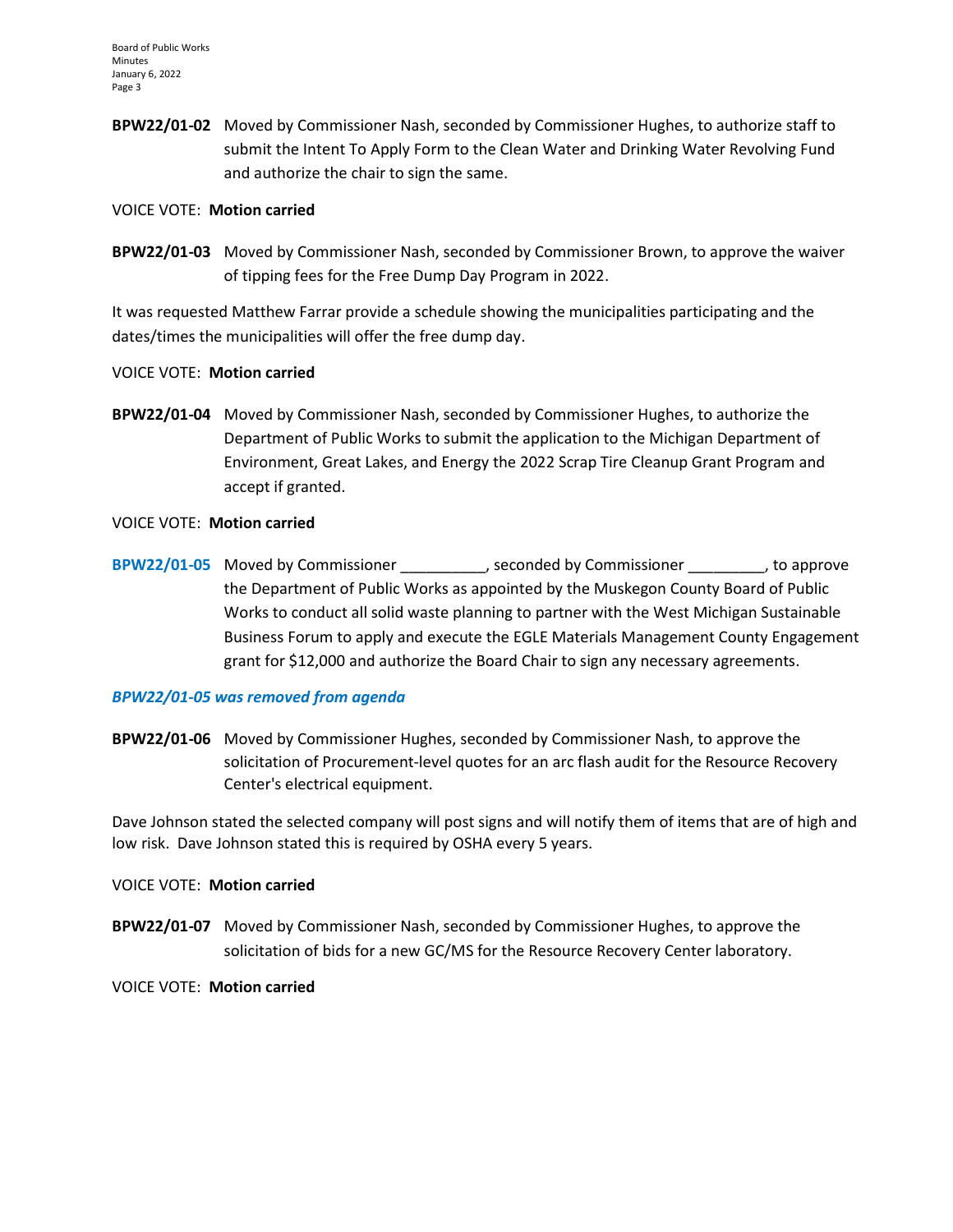BPW22/01-08 Moved by Commissioner Hughes, seconded by Commissioner Wilkins, to approve the solicitation of Procurement-level quotes for the purchase of Solid Phase Extraction Equipment for the Resource Recovery Center laboratory.

### VOICE VOTE: Motion carried

BPW22/01-09 Moved by Commissioner Hughes, seconded by Commissioner Brown, to approve the solicitation of bids for the purchase of six grain wagons for the Resource Recovery Center farm.

# VOICE VOTE: Motion carried

BPW22/01-10 Moved by Commissioner Hughes, seconded by Commissioner Nash, to approve the vendor and contractor relationships outlined in the attached list be approved to continue under existing arrangements through September 30, 2022.

Dave Johnson stated these are frequently used vendors that need to be paid in a timely manner.

Commissioner Scolnik arrived [3:21p.m.]

### VOICE VOTE: Motion carried

BPW22/01-11 Moved by Commissioner Hughes, seconded by Commissioner Nash, to approve the fiveyear Memorandum of Agreement between the Michigan Department of Natural Resources Wildlife Division and the Board of Public Works for cooperating with the Muskegon State Game Area in improving the managed waterfowl hunt by leaving strips of standing corn and corn stubble at the Resource Recovery Center for \$700.00 per strip with a maximum of eleven strips per season, and authorize the Board Chair to sign same.

# VOICE VOTE: Motion carried

BPW22/01-12 Moved by Commissioner Nash, seconded by Commissioner Wilkins, to authorize the purchase of a new 2021 Ford F150 Police Responder 4x4 Pickup through MiDeal for the deputy assigned to patrol the grounds of the Resource Recovery Center and the upfitting of the vehicle (in accordance with the Agreement between Muskegon County Wastewater Facility and Muskegon County Sheriff Office for Law Enforcement Personnel) for a total of \$63,077.39, and to amend the budget accordingly.

Discussion ensued regarding the budgeted amount for the vehicle, the type of vehicle requested, the condition of the current vehicle, the agreement and its terms and costs, and if a deputy is needed for the RRC site.

Sheriff Poulin provided statistics for Deputy Scott VanderVeen. Sheriff Poulin stated approximately 65% of calls of service were related to the RRC property.

Discussion continued regarding the safety of the public and the various groups that use the RRC site, the need to protect the infrastructure at the RRC site, and the hours of coverage by the deputy.

Dave Johnson praised the RRC Deputy Scott VanderVeen for the job he does at the RRC site.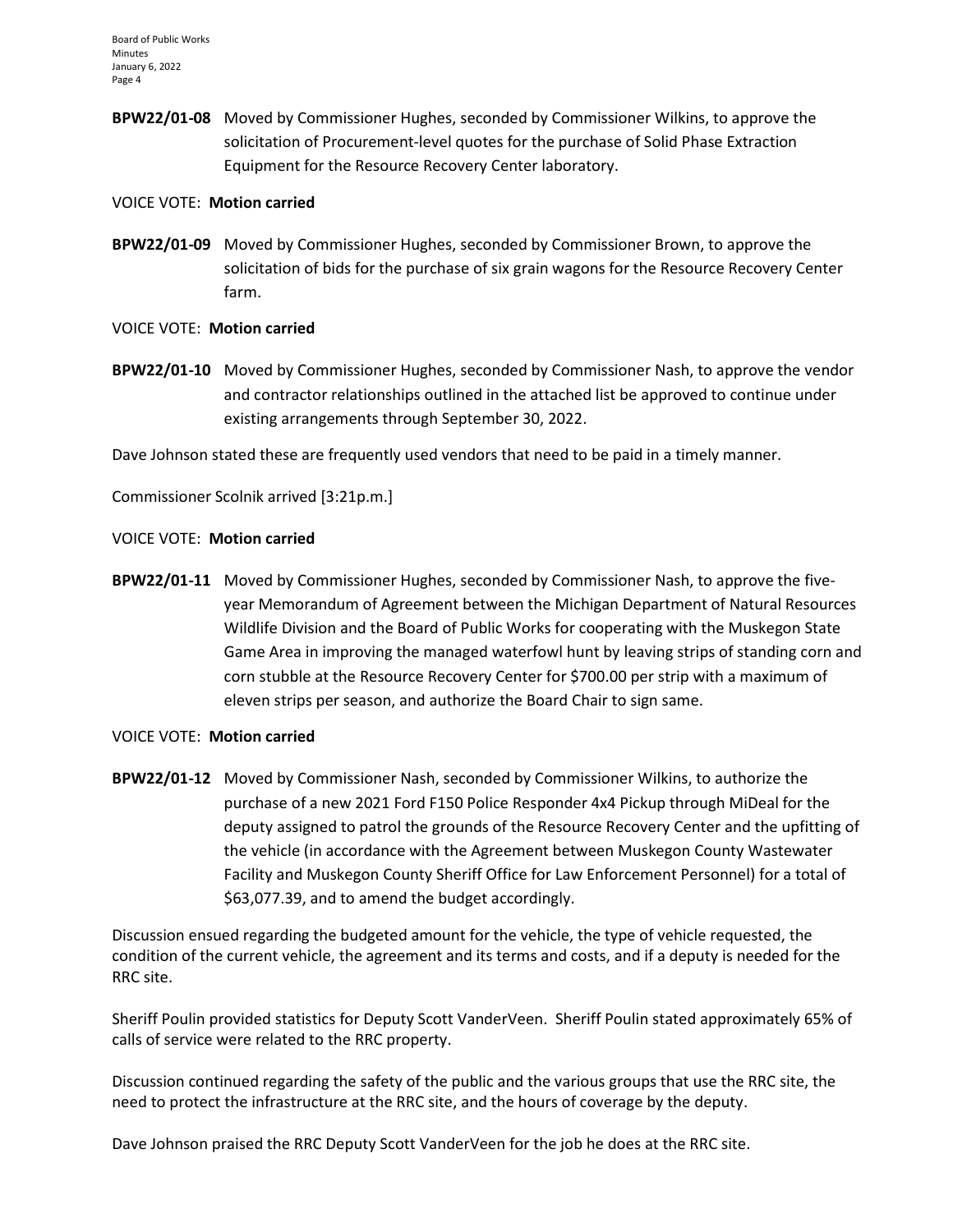Moved by Commissioner Lahring, seconded by Chair Pego, to table BPW22/01-12 for more information to the next Board of Public Works meeting.

Roll call: Yes – Cyr, Lahring, Pego No – Brown, Hughes, Moore, Nash, Scolnik, Wilkins Motion failed

# Vote on original motion BPW22/01-12

Roll call: Yes – Hughes, Moore, Nash, Scolnik, Wilkins, Brown No – Cyr, Lahring, Pego Motion carried

#### Informational Items:

The following informational items were received and placed on file:

- 1. Public Works Monthly Operations Report, December 2021.
- 2. Wastewater Monthly Operating Report, December 2021.
- 3. Muskegon Municipal Wastewater Management Committee Minutes, Dec. 2021 (draft)

#### UNFINISHED BUSINESS

None

#### NEW BUSINESS

Commissioner Hughes commented on the amount of blown trash around the landfill because of the high winds in recent weeks. Commissioner Hughes stated the company contracted to pick-up the blown trash does a really good job and questioned if they were being reimbursed appropriately due the new cell that was put in service. Matthew Farrar stated they did have a price increase this year and it will be looked at again this year.

#### PUBLIC COMMENT ON A NEW ITEM

None

# FINAL BOARD COMMENT

Commissioner Scolnik commented on how low the reported wastewater flow was. Dave Johnson stated this is a record low for them. Dave Johnson stated the water table went down, lake levels went down, municipalities made repairs to their sewer systems, and the RRC lost a major customer (Bayer Cropscience) as examples of things that have contributed to the decrease in flow. Discussion ensued on increasing flow.

Administrator Eisenbarth stated there is EDA funding called Economic Adjustments for water projects. Administrator Eisenbarth asked Dave Johnson and Matthew Farrar to look into this. Administrator Eisenbarth stated the EDA is looking for additional applicants for the funds available.

Water Resources Commissioner Moore stated the need to focus on redeveloping the urban core.

Water Resources Commissioner Moore asked Dave Johnson if the RRC Farm is MAEAP certified. Dave Johnson stated he would look into this.